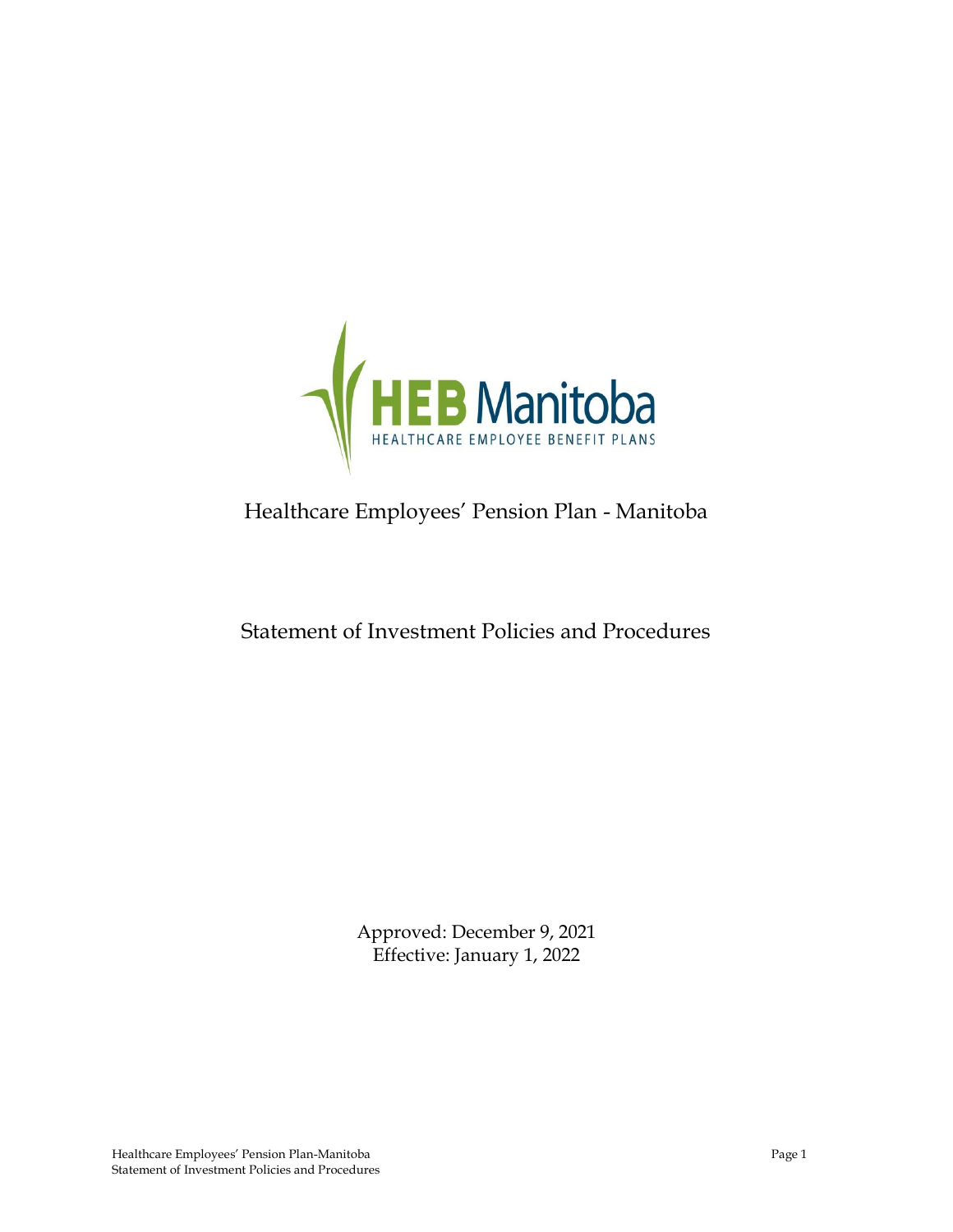| <b>SECTION 1</b> | Purpose                                                 |                                              |                |
|------------------|---------------------------------------------------------|----------------------------------------------|----------------|
|                  | 1.1                                                     | Description of the Plan                      | 4              |
|                  | 1.2                                                     | Description of the Board of Trustees         | $\overline{4}$ |
|                  | 1.3                                                     | Purpose of SIPP                              | $\overline{4}$ |
| <b>SECTION 2</b> | <b>Fund Governance</b>                                  |                                              | 4              |
|                  | 2.1                                                     | Responsibilities of the Board                | 4              |
|                  | 2.2                                                     | Responsibilities of Management               | 5              |
| <b>SECTION 3</b> | 5<br>Plan Overview and Investment Implications          |                                              |                |
| <b>SECTION 4</b> | <b>Asset Allocation</b>                                 |                                              | 7              |
|                  | 4.1                                                     | Diversification                              | 7              |
|                  | 4.2                                                     | <b>Target Asset Mix</b>                      | 7              |
|                  | 4.3                                                     | <b>Implementation Policy</b>                 | 8              |
| <b>SECTION 5</b> | <b>Investment Objective and Performance Measurement</b> |                                              | 8              |
|                  | 5.1                                                     | <b>Total Fund Performance</b>                | 8              |
|                  | 5.2                                                     | <b>Investment Managers' Performance</b>      | $8\,$          |
|                  | 5.3                                                     | Benchmarks                                   | 8              |
| <b>SECTION 6</b> | <b>Liquidity Requirements</b>                           |                                              | 9              |
| <b>SECTION 7</b> | Permitted Categories of Investments                     |                                              |                |
|                  | 7.1                                                     | Equities                                     | 9              |
|                  | 7.2                                                     | Infrastructure                               | 9              |
|                  | 7.3                                                     | Fixed Income & Private Debt                  | 10             |
|                  | 7.4                                                     | Real Estate                                  | 10             |
|                  | 7.5                                                     | <b>Short Term Investments</b>                | 11             |
|                  | 7.6                                                     | Currency                                     | 11             |
| <b>SECTION 8</b> | Portfolio Constraints                                   |                                              | 11             |
|                  | 8.1                                                     | Equity                                       | 11             |
|                  | 8.2                                                     | <b>Fixed Income</b>                          | 12             |
|                  | 8.3                                                     | Private Debt                                 | 12             |
|                  | 8.4                                                     | <b>Real Estate</b>                           | 12             |
|                  | 8.5                                                     | Short Term Investments                       | 12             |
|                  | 8.6                                                     | Derivative Instruments                       | 13             |
|                  | 8.7                                                     | Mutual, Pooled, Commingled, Segregated Funds | 13             |
|                  |                                                         | <b>Trusts and Partnerships</b>               |                |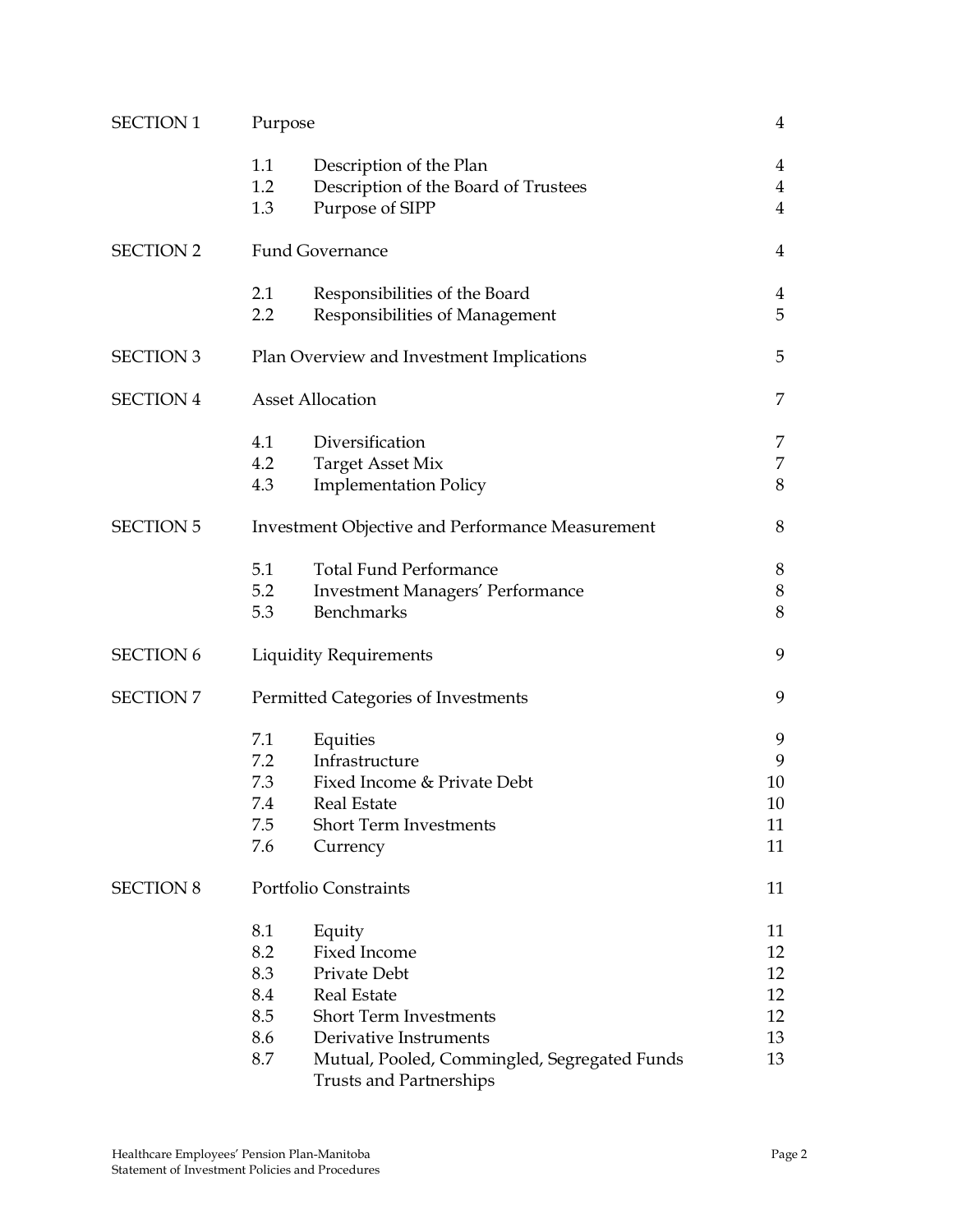| <b>SECTION 9</b>  | <b>Related Party Transactions</b> | 13 |
|-------------------|-----------------------------------|----|
| <b>SECTION 10</b> | Loans and Borrowing               | 14 |
| <b>SECTION 11</b> | Valuation of Investments          | 14 |
| <b>SECTION 12</b> | Voting Rights                     | 15 |
| <b>SECTION 13</b> | Conflicts of Interest             | 15 |
| <b>SECTION 14</b> | <b>Investment Managers</b>        | 16 |
| <b>SECTION 15</b> | <b>Soft Dollar Practices</b>      | 16 |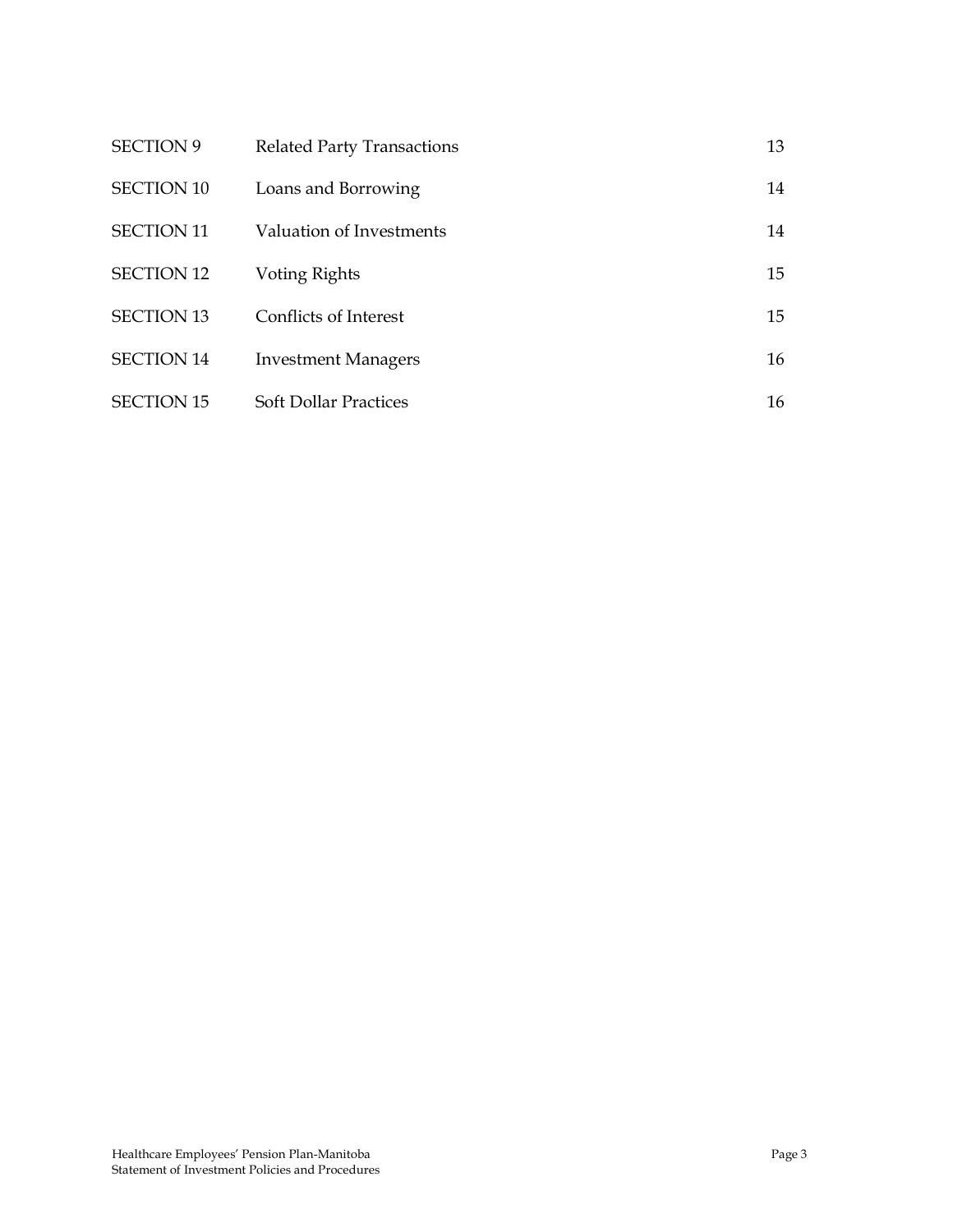#### 1.1 - Description of the Plan

The Healthcare Employees' Pension Plan – Manitoba (the "Plan") was established by a trust agreement between various signatory boards, signatory unions and an initial board of Trustees (the "Board") effective January 1, 1997. The Plan is subject to the terms of the trust agreement, the Plan text, the Pension Benefits Act of Manitoba (the "PBA") and the Income Tax Act (the "ITA").

The Board has the authority to amend the Plan text subject to the terms of the trust agreement, the PBA and the ITA.

The Plan is a multi-employer plan which provides defined benefits to plan members upon retirement or other cessation of employment as described in the Plan text. The Plan is contributory for all members and employers. Retirement benefits are based on the best 5 of the last 11 years of average earnings as well as years of credited service of Plan members. The Plan may also provide discretionary ad hoc cost-of-living adjustments to pensions in payment, subject to approval by the Board. Contribution rates can only be changed by the signatories to the trust agreement.

#### 1.2 – Description of the Board of Trustees

Under the terms of the trust agreement and the PBA, the Board is the administrator of the Plan. The trust agreement signatory boards and signatory unions have the authority to appoint an equal number of members of the Board of Trustees of the Plan.

#### 1.3 – Purpose of SIPP

This Statement of Investment Policies and Procedures (SIPP) has been prepared to outline how the assets of the Plan will be invested. The SIPP establishes investment policies giving particular consideration to the type of pension plan, its characteristics, financial obligations and risk profile. All investments undertaken by the Plan shall be made in accordance with this SIPP and all relevant legislation.

#### Section 2 – Fund Governance

## 2.1 - Responsibilities of the Board

The Board is responsible for the overall management of the Fund. Under the terms of the trust agreement and the PBA, the Board may delegate certain duties and responsibilities to committees of the Board (Committees), employees ("Management") and other agents with the power to sub-delegate.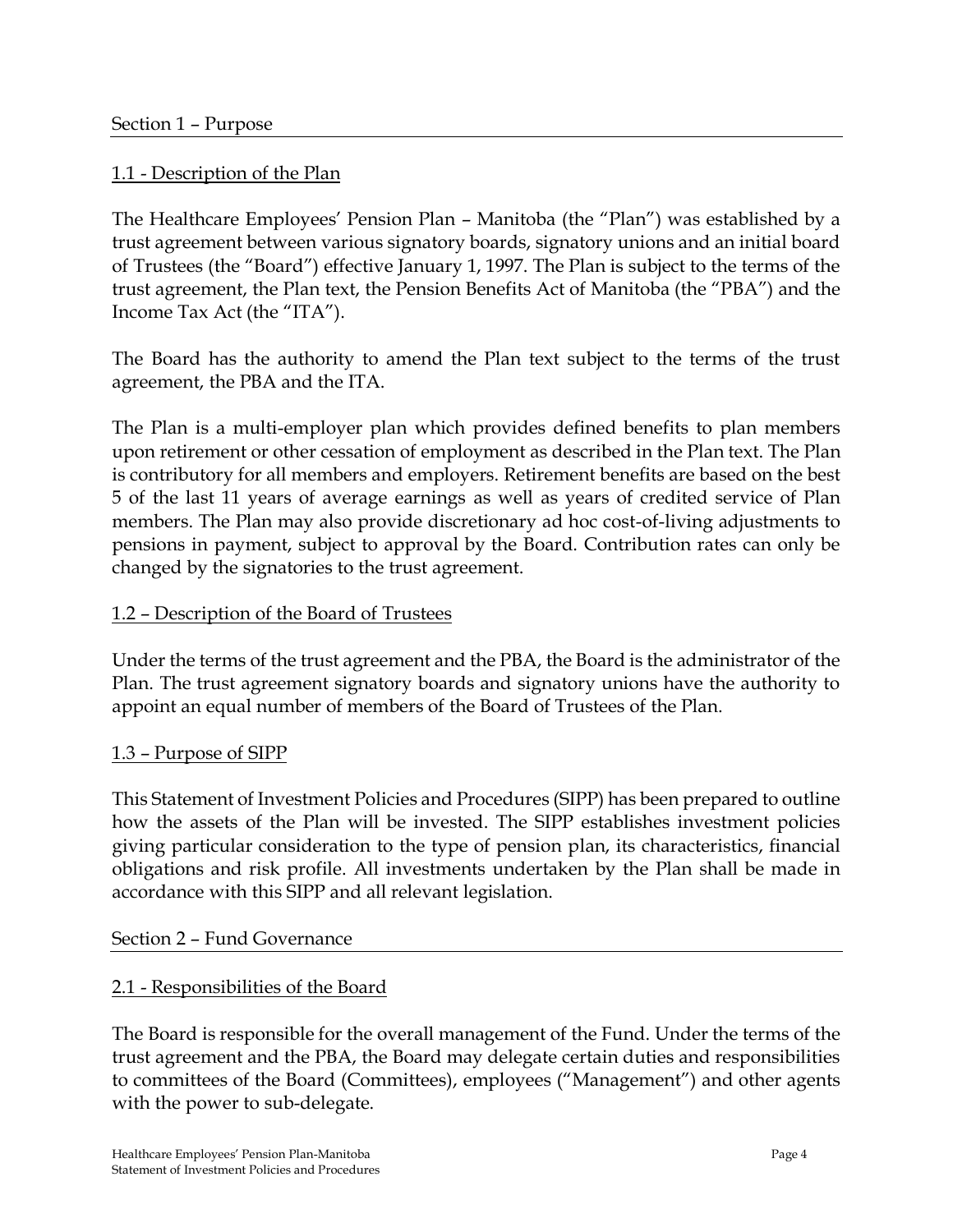The Board is required to establish, approve and review annually this SIPP.

The Board, its delegates and sub-delegates shall exercise the care, diligence and skill in the investment of the Fund as provided for in the trust agreement and the PBA.

All Committee members, employees and agents shall be subject to the same fiduciary standards as the Board.

The Board has established an Investment Committee to oversee the implementation of the SIPP and has established Terms of Reference for the Committee outlining its duties and responsibilities. The Board has established an Investment Authority Delegation Policy which details the roles and responsibilities for the Board, Committee and Management in implementing the SIPP.

## 2.2 – Responsibilities of Management

Management shall be responsible for the day-to-day operations of the Fund including adherence to Board policies, applicable legislation and the supervision of employees and agents.

Management shall actively monitor investments to ensure compliance with this Policy and shall report any breaches to the Board along with an appropriate plan for resolution.

## Section 3 - Plan Overview and Investment Implications

The Plan is a multi-employer plan which provides defined benefits to plan members upon retirement or other cessation of employment as described in the Plan Text. The Plan is contributory for all members and employers. Retirement benefits are based on the best 5 of the last 11 years of average earnings as well as years of credited service of Plan members. The Plan may also provide discretionary ad hoc cost-of-living adjustments to pensions in payment, subject to approval by the Board.

Under the terms of the Plan, the contribution rates are fixed and cannot be changed by the Board. Under the provisions of the PBA, the participating employers' liability for funding the benefits of the Plan is limited to the amount the employer is required to contribute under the terms of the Plan Text. There is no provision for automatic increases in member contributions in the event of an unfunded liability.

Because of the above design and financing features, members' benefits have a direct exposure to risk in investment returns. As long as the Fund's assets are sufficient to meet the present value of the accumulated benefits earned to date, the members' benefits are secure. The Board is intent on managing the Fund to ensure that sufficient assets are in place to meet the obligations of the Plan. Additionally, the Board is intent on managing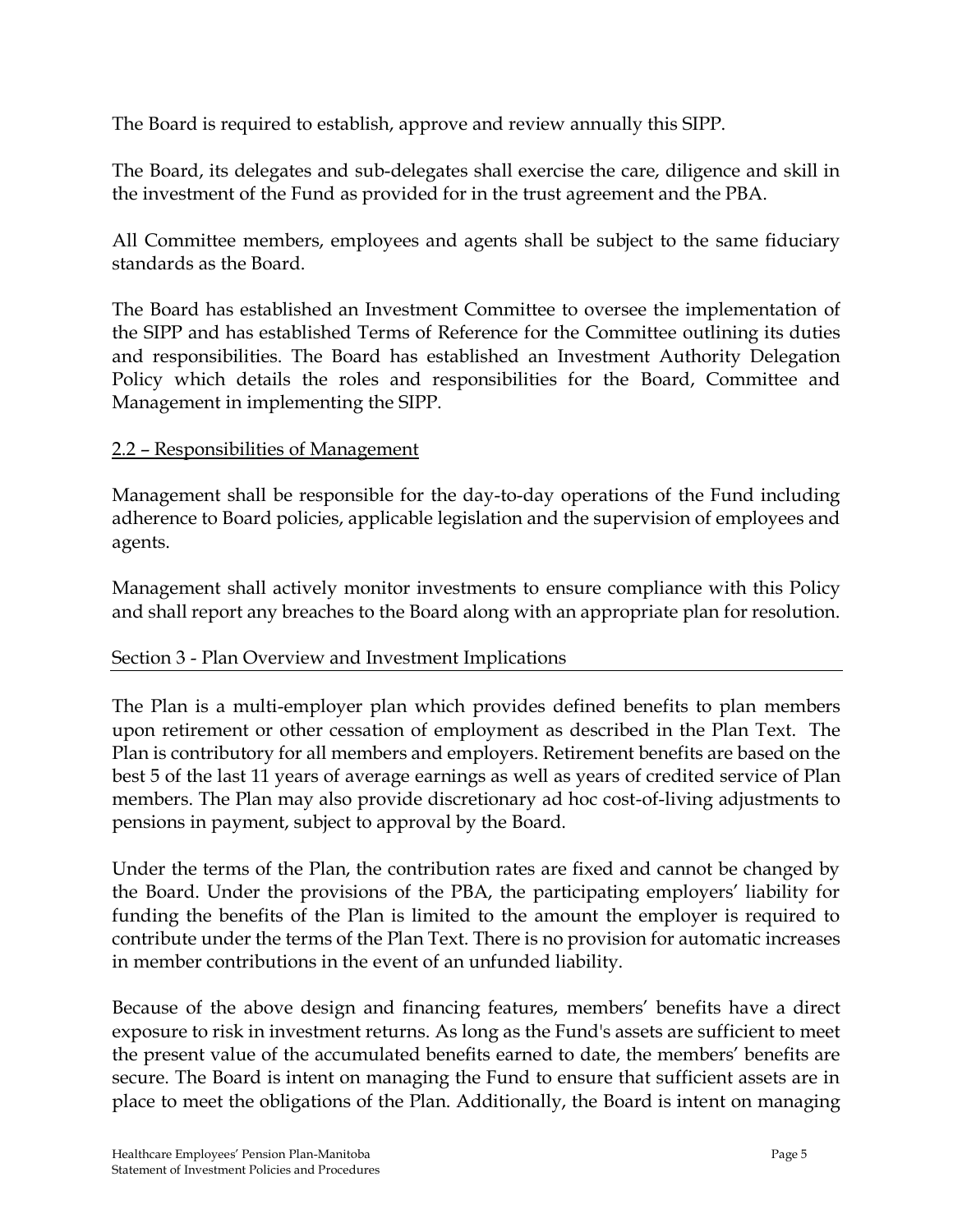the Fund to ensure that a surplus of assets over liabilities exists to further provide for a margin of safety for adverse or unexpected investment experience. This surplus may also allow the Board to consider benefit improvements for the Plan.

Ongoing liabilities for active employees are related to inflation by virtue of the highest average earnings nature of the benefit formula. The liabilities for retirees are essentially fixed except to the extent of any ad hoc pensioner increases that are granted in the future; to this extent they may also be considered as partially sensitive to future inflation. The present value of all liabilities is also sensitive to changes in long-term interest rates.

The minimum long term total rate of return necessary to fund the benefits of the Plan, net of all investment management and custodial expenses is 6.00%, which is the current going-concern funding discount rate. This objective should be viewed as an average annual compound rate to be sought over 4 year moving average periods. The minimum long term rate of return target does not include an allowance for material changes to the liabilities of the Plan based on factors such as demographics, potential benefit improvements, contribution rate shortfalls or changes to key assumptions such as retirement, mortality and salary escalation rates.

The Plan has 2 fundamental investment risk exposures: (1) that the Fund will not earn the long term expected return required to fund the benefits accrued and (2) and that short term capital market volatility will negatively impact the fully funded status of the Plan. The Board will, from time to time, undertake asset/liability reviews and believes that the Plan's asset mix will generate sufficient return to meet the minimum return required to fund the obligations of the Plan. The asset mix of the Plan reflects an average level of market volatility over the long term, as it relates to the required rate of return. Short term market conditions may create greater levels of volatility which may negatively impact the Plan's return in the short run.

Under the PBA, the Plan is subject to a going-concern valuation. The asset mix of the Plan has been established primarily based on a going-concern basis, which emphasizes the sustainability of benefits over the life of the Plan.

The Board has established a Funding Policy and a Benefits Policy which summarizes funding objectives and risks and assists the Board in its decision making process.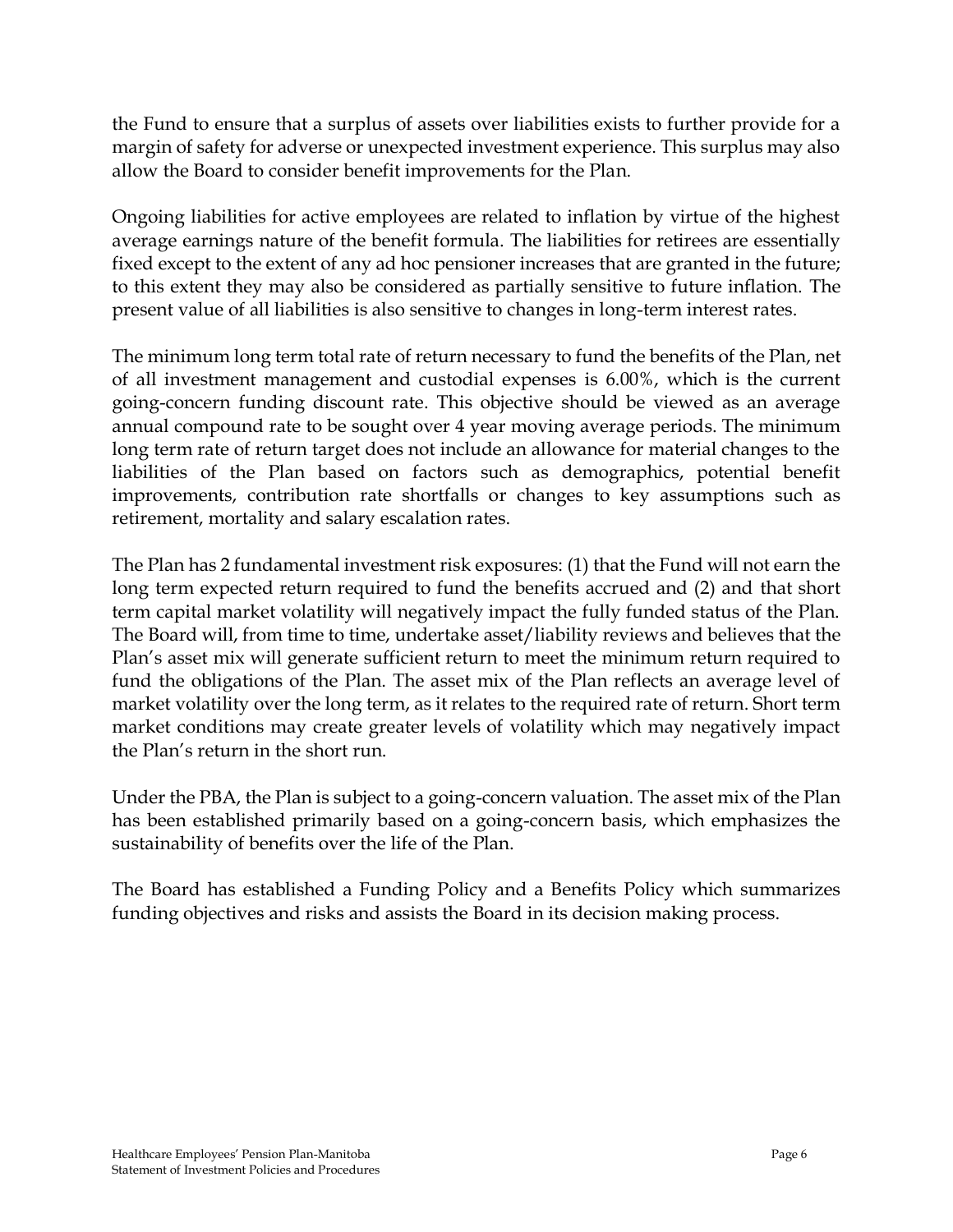#### 4.1 - Diversification

The Board follows a policy of asset diversification which is designed to reduce the expected volatility of the Fund while maintaining the opportunity to achieve the return necessary for the Plan to meet its objectives.

In addition to asset diversification, the Board also undertakes diversification to offset other investment risks such as specific security risk, geographic market risk, sector risk, currency risk, investment manager risk and investment style risk.

All possible asset allocations have a risk that the expected return to fund the benefits of the Plan may not be met in a given year.

In identifying the Target Asset Mix as set out in Section 4.2 that would best meet the objectives identified in this Policy, consideration was given to:

- $\triangleright$  the factors outlined in Plan Overview and Investment Implications,
- $\triangleright$  the long-term nature of the liabilities,
- $\triangleright$  the going-concern financial position of the Plan,
- $\triangleright$  the degree of inflation-sensitivity of the liabilities for active and inactive members,
- $\triangleright$  the long-term return expectations and the risks associated with key asset classes, as well as the relationships of their returns with each other, inflation and interest rates, and practical considerations.

#### 4.2 – Target Asset Mix

|                   | Target |
|-------------------|--------|
| Fixed Income      | 20%    |
| Private Debt      | 5%     |
| Equities          | 50%    |
| Real Estate       | 10%    |
| Infrastructure    | 10%    |
| Private Equity    | 5%     |
| <b>Short Term</b> | 0%     |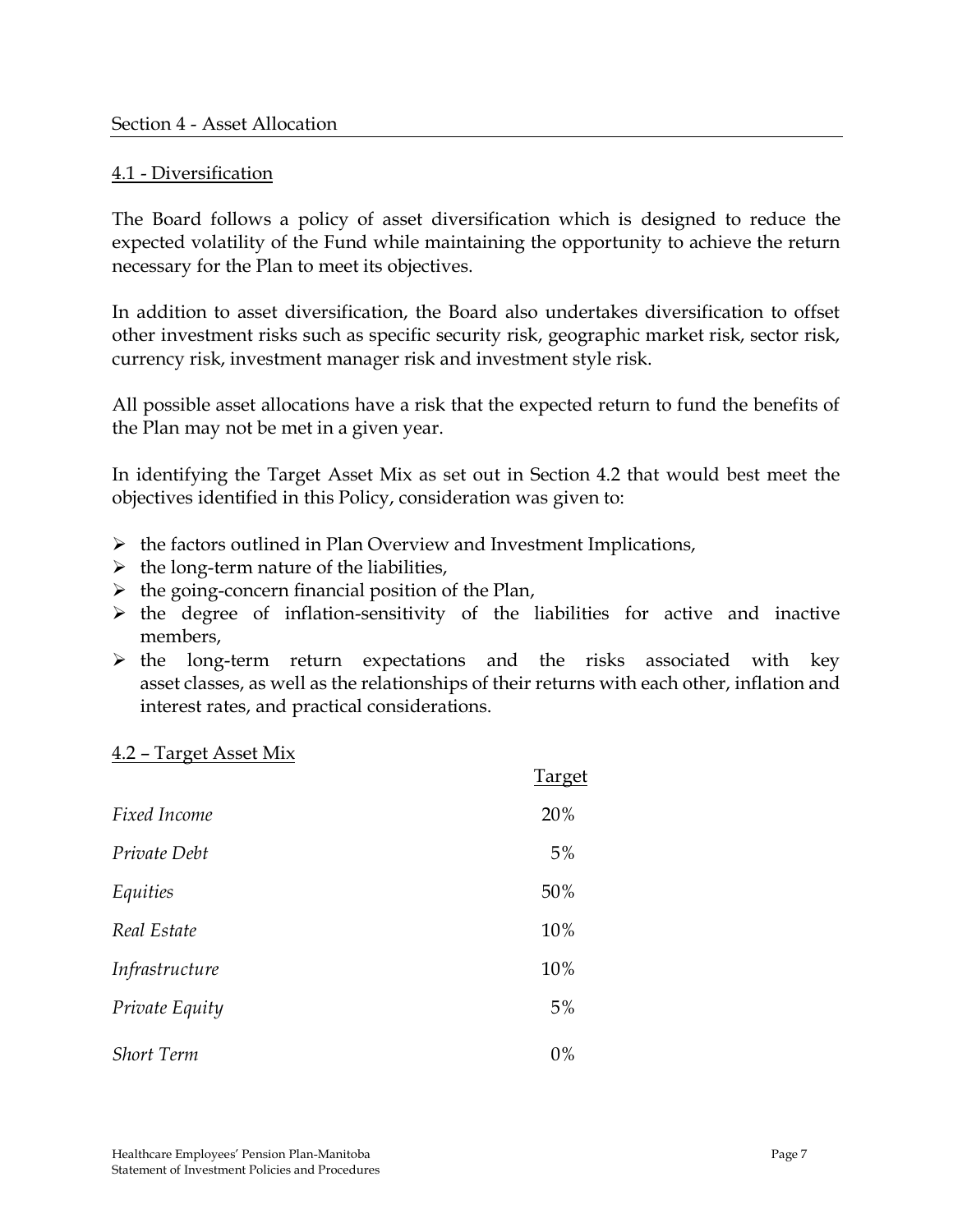The implementation of the target asset mix will be completed in a prudent manner subject to market conditions and investment opportunities.

Foreign currency hedging may be employed subject to internally established policy guidelines.

### 4.3 – Implementation Policy

A policy has been established for implementing the asset mix and rebalancing the assets allocated to each asset class or investment manager. The decision to allocate or rebalance assets shall specifically recognize the nature, cost, liquidity and market impact of frequent changes to the asset mix.

#### Section 5 - Investment Objectives and Performance Measurement

#### 5.1 - Total Fund Performance

The primary investment objective is to ensure that the assets of the Fund shall be sufficient to meet the Plan's obligations. This can be achieved by earning the minimum long term return objective of 6.00%, net of expenses, per year. This objective should be viewed as an average annual compound rate to be sought over 4 year moving average periods.

The fund also is expected to earn a return in excess of the Total Fund benchmark referenced in Section 5.3 over 4 year moving average periods.

An investment performance report shall be prepared quarterly, which will compare the performance of the Fund and each manager/asset class relative to their respective benchmarks.

#### 5.2 - Investment Managers' Performance

Investment performance standards have been established with each Investment Manager. The primary focus of performance measurement will be on a moving 4 year basis, but performance over shorter time periods will also be considered. Consideration will also be given to asset classes whose capital markets cycle may be in excess of 4 years.

#### 5.3 – Benchmarks

The performance of each asset class and investment manager shall be measured relative to the performance of a benchmark. These benchmarks normally represent the return of market indices from each of the asset classes. If an investment is made where these benchmarks are not considered appropriate, then a customized benchmark shall be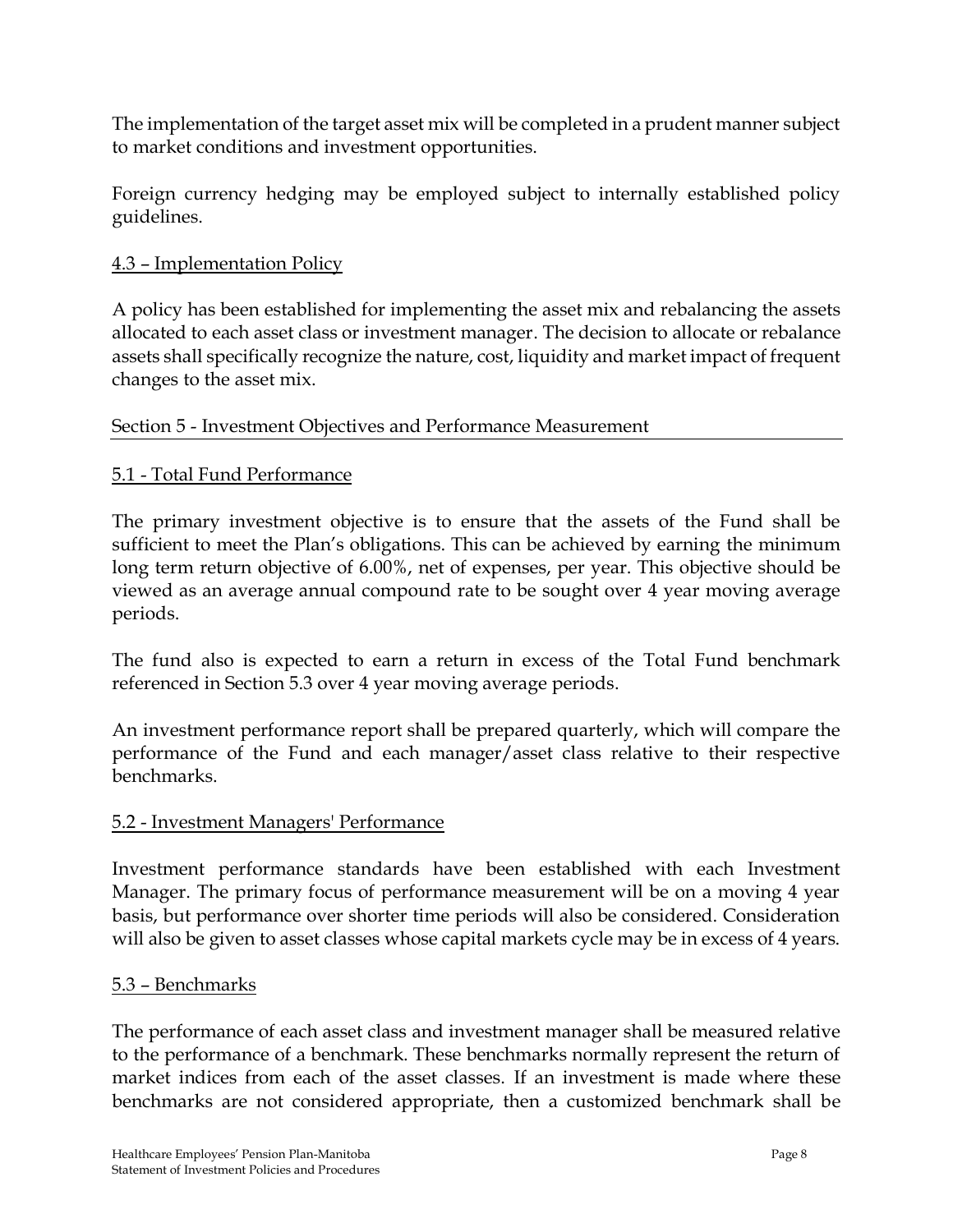established for this purpose. The Total Fund benchmark is a composite of these indices based on target weights for each asset class. A Benchmark Policy has been established detailing benchmarks for each asset class and investment manager.

#### Section 6 - Liquidity Requirements

The Fund's investments shall be made to ensure that sufficient liquidity is maintained to meet the financial obligations of the Plan as they occur. When undertaking investments, the marketability of the investments and the income they derive will be considered within the Plan's overall liquidity requirements.

#### Section 7 - Permitted Categories of Investments

The Fund assets shall be invested in the following asset categories:

## 7.1 - Equities:

(a) equity investments shall include securities which have equity like characteristics and may include common stocks, income trusts, convertible debentures, subscription receipts, warrants and preferred securities listed for trading on a recognized stock exchange or similar organization, or private placement securities which have equity like characteristics that are not listed for trading on a stock exchange or similar organization;

(b) interests in mutual, pooled, commingled or segregated funds, incorporated or unincorporated partnerships, trusts, and similar investment vehicles, which may invest in any or all of the instruments or assets described in this section;

(c) derivative instruments such as options, futures, warrants, rights or other securities where the underlying assets are described in this section;

(d) private equity consisting of common shares, convertible debentures, debentures, preferred securities, and equity-like securities, interests in mutual, pooled, commingled or segregated funds, incorporated or unincorporated partnerships, trusts, and similar investment vehicles that are not listed for trading on a recognized stock exchange or over the counter market and have a time frame for value realization measured over a period of 5 –10 years.

A Private Equity Strategy Statement has been established for this asset class.

#### 7.2 – Infrastructure:

Infrastructure investments are long-life, physical assets that provide essential services for the economy or society. Infrastructure assets often exhibit the following traits: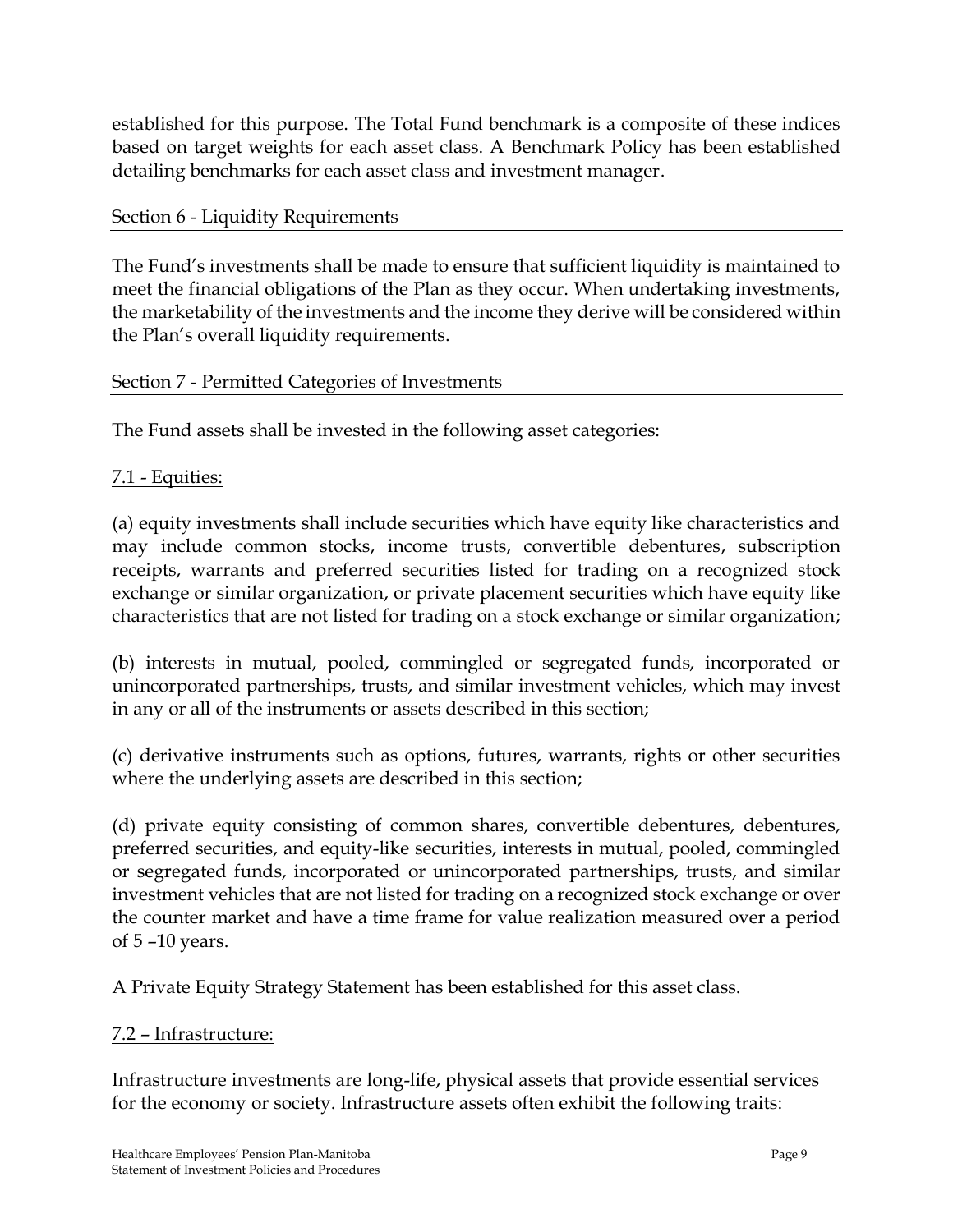- (a) predicable and reliable cash flows often linked to inflation, GDP, population growth or secured by long-term contracts;
- (b) are capital intensive and have significant barriers to entry;
- (c) have monopolistic or quasi-monopolistic characteristics where pricing and/or service levels are regulated.

Investments in infrastructure may be realized through equity, fixed income or real estate investments as more fully described herein.

An Infrastructure Strategy Statement and an Infrastructure Co-Investment Policy has been established for this asset class.

#### 7.3 - Fixed Income & Private Debt:

(a) fixed income investments shall include securities which have fixed income like characteristics and may include bonds, debentures, loans, notes, asset backed securities, mortgage loans, mortgage backed securities, guaranteed investment contracts, annuities, term deposits or other debt instruments;

(b) interests in mutual, pooled, commingled or segregated funds, incorporated or unincorporated partnerships, trusts, and similar investment vehicles which may invest in any or all of the instruments or assets described in this section;

(d) derivative instruments such as options, futures, warrants, rights or other securities where the underlying assets are described in this section;

(e) private debt consisting of bonds, debentures, loans, notes, asset backed securities, mortgage loans, mortgage backed securities, guaranteed investment contracts, annuities, term deposits or other debt instruments, convertible debentures, preferred securities, and equity-like securities, interests in mutual, pooled, commingled or segregated funds, incorporated or unincorporated partnerships, trusts, and similar investment vehicles that are not listed for trading on a recognized stock exchange or over the counter market.

A Private Debt Strategy Statement has been established for this asset class.

#### 7.4 - Real Estate:

(a) interests in real property;

(b) mortgage loans arising in the course of the sale of real estate owned by the Fund;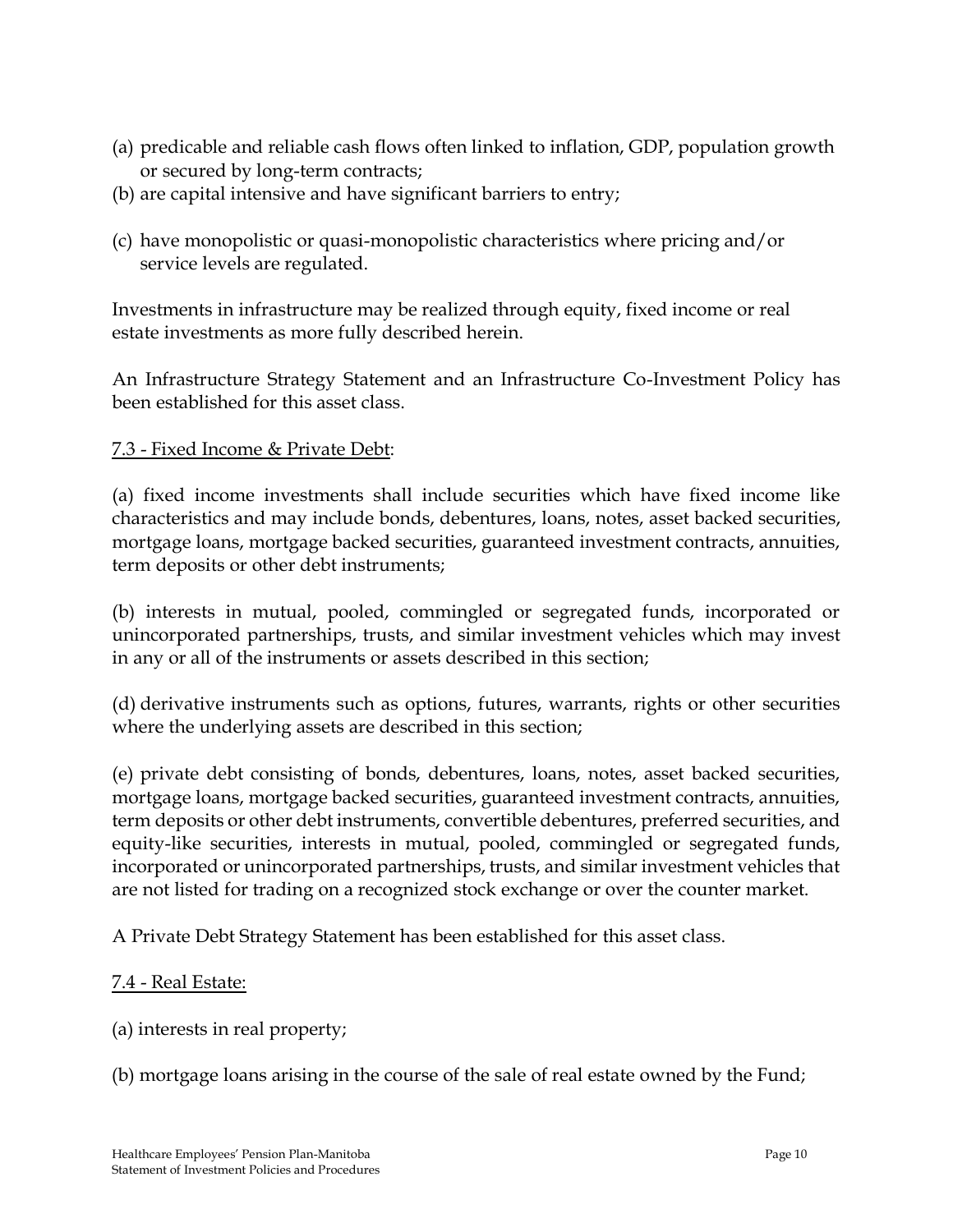(c) interests in mutual, pooled, commingled or segregated funds, incorporated or unincorporated partnerships, trusts, and similar investment vehicles formed specifically to invest in real estate;

(d) securities which have equity like characteristics such as common stocks, convertible debentures and preferred securities of entities formed specifically to invest in real estate;

(f) securities which have fixed income like characteristics such as bonds, debentures, notes or other debt instruments of entities formed specifically to invest in real estate.

#### 7.5 - Short Term Investments:

(a) cash, money market securities or similar instruments of less than one-year term to maturity;

(b) interests in mutual, pooled, commingled or segregated funds, incorporated or unincorporated partnerships, trusts, and similar investment vehicles which may invest in any or all of the instruments or assets described in this section;

(c) derivative instruments such as options, futures, warrants, rights or other securities where the underlying assets are described in this section;

#### 7.6 - Currency:

(a) cash and other short term deposits;

(b) interests in mutual, pooled, commingled or segregated funds, incorporated or unincorporated partnerships, trusts, and similar investment vehicles which may invest in any or all of the instruments or assets and trusts described in this section;

(c) derivative instruments such as options, futures, forwards or other securities where the underlying assets are described in this section;

#### Section 8 - Portfolio Constraints

Within each asset class, there will be a prudent level of diversification subject to the following percentage limits, based on market value.

#### $8.1$  – Equity:

With respect to the total equity content of the Fund, not more than 10% shall be invested in the securities of any one corporation based on market value.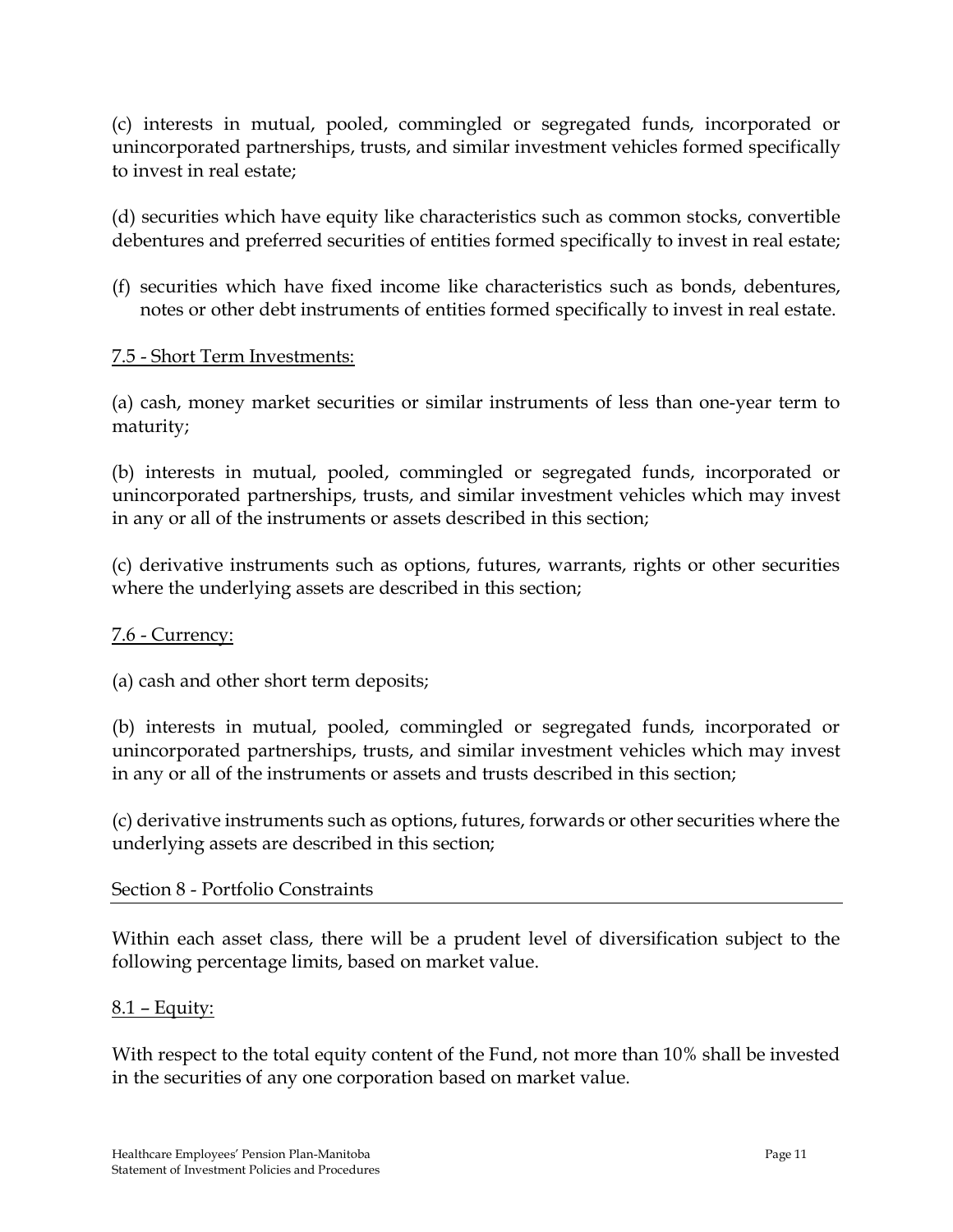#### 8.2 – Fixed Income:

References to credit ratings shall refer to the Dominion Bond Rating Service (DBRS), Standard & Poor's (S&P), Moody's, or Fitch.

In respect of the total fixed income content of the Fund:

(a) not more than 10% shall be invested in the debt issues of any issuer, except for securities of or fully guaranteed by the Government of Canada or a Province of Canada with at least an "A" rating;

(b) quality standards for fixed income investments shall be as follows:

| Debt Rating                        | Maximum % of Fixed Income Portfolio |
|------------------------------------|-------------------------------------|
| Investment grade                   | no limit                            |
| Below investment grade and unrated | .50%                                |

#### 8.3 – Private Debt:

Private debt shall consist of investment grade, below investment grade and unrated securities without specific limits.

#### 8.4 - Real Estate:

In respect of the total real estate content of the Fund:

- (a) properties shall be broadly diversified by location and type of use;
- (b) not more than 20% shall be invested in non-income producing property;

(c) not more than 10% shall be invested in a single property;

(d) mortgage loans may be secured on specific income-producing real estate holdings. The principal amount of such loans shall not exceed 50% of the aggregate market value of all real estate holdings.

## 8.5 - Short Term Investments:

(a) any short term portion of a portfolio shall be invested in liquid securities with an initial term to maturity (or in the case of floating rate securities, to interest rate re-establishment) of not more than one year, or held in cash;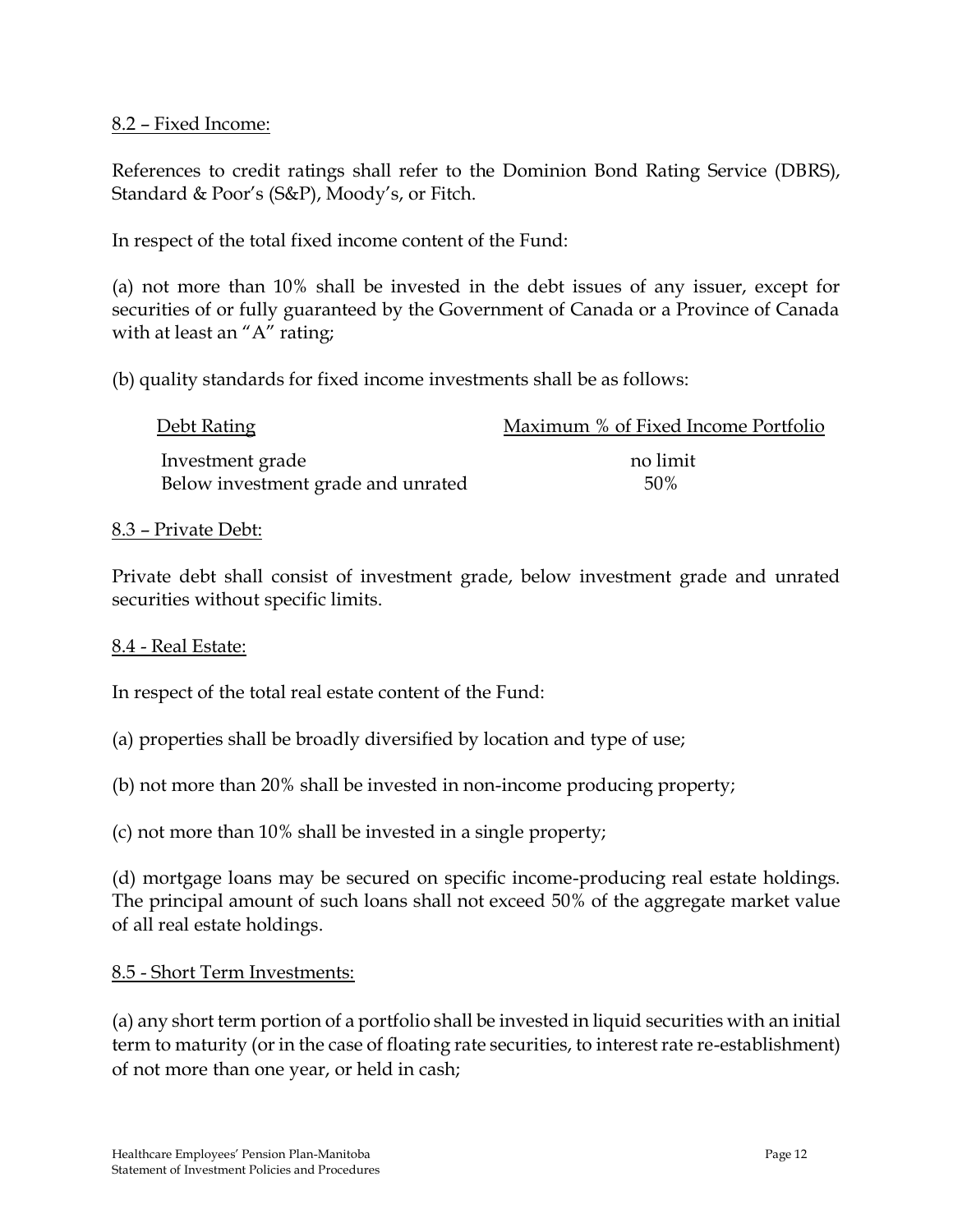(b) all short-term investments or issuers shall be rated at least "R-1 (low)" by DBRS, "A-1" by S&P, "P-1" by Moody's, or "F1" by Fitch.

(c) short-term investments held by an investment manager within their respective mandate should be considered to be part of the manager's asset class as provided within their mandate.

#### 8.6 - Derivative Instruments:

(a) Derivative instruments are futures contracts, forward contracts, options, rights, warrants and other securities on which the underlying securities are acceptable Fund investments pursuant to this SIPP.

(b) Derivative instruments may be employed only when their use will not involve the use of leverage.

(c) The Committee shall clearly establish the use and restrictions of all derivative instruments used by the Fund and each of its managers.

(d) Derivative instruments may only be used to:

(i) hedge Fund investment exposures, or achieve prudent diversification of currency exposures;

(ii) replicate the investment performance of a recognized market index or that of a customized market index;

(iii) facilitate the timely and economical achievement of the desired level of exposure to any asset class;

(iv) replicate the investment performance of an underlying security where the investment in that security is allowable under the terms of the SIPP.

## 8.7 - Mutual, Pooled, Commingled, Segregated Funds, Trusts and Partnerships

It is recognized that the standards as set out in the SIPP cannot necessarily be adhered to within a pooled fund. The Board shall monitor the mutual, pooled, commingled, segregated funds, trusts and partnerships for their degree of compliance with the SIPP.

#### Section 9 - Related Party Transactions

No part of the Fund shall be loaned or invested with a "related person" as defined in the PBA unless the securities are listed on a public exchange. Where a transaction is required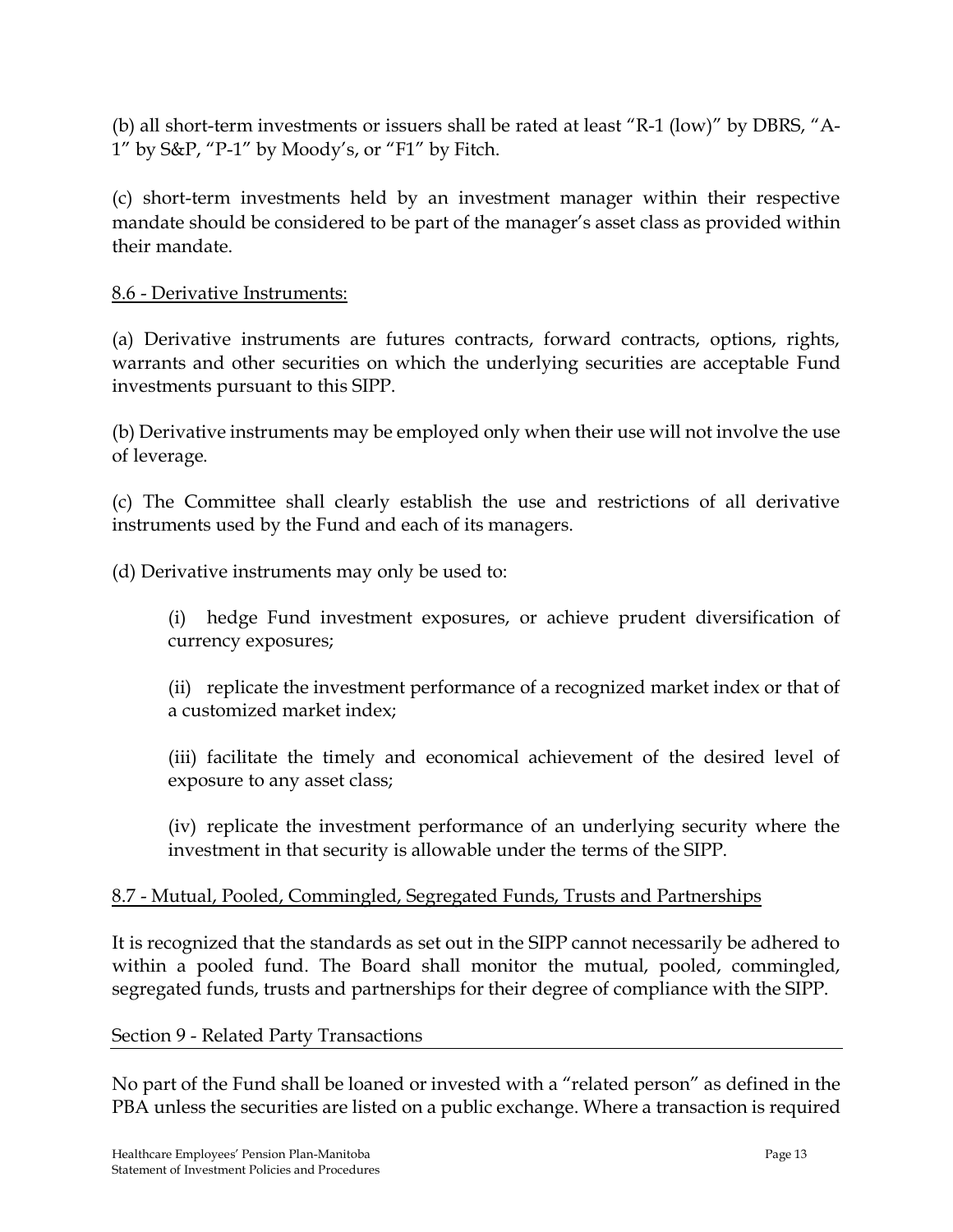for the operation or administration of the Plan and the terms and conditions of the transaction are not less favourable to the Plan than market terms and conditions, the Plan may enter into such transactions.

#### Section 10 - Loans and Borrowing

The lending of securities shall be allowed, subject to applicable legislation and provided that a minimum collateral coverage of at least 102% of the current market value of the loaned securities is maintained on a daily basis in cash or readily marketable securities, consistent with normal industry practice at the time of the transaction. The Plan must retain the ability to recall loaned securities to exercise its proxy voting rights.

The Plan may pledge, hypothecate or otherwise grant a security interest in the Fund's assets to effect investment transactions or secure a borrowing or guarantee. Any arrangements involving borrowed funds shall be documented within a specific investment mandate.

The Trustees may from time to time, borrow money on a short term basis on such terms and conditions as may be necessary and appropriate in the circumstances, provided that such borrowing shall only be for the purposes of: (a) providing for the payment of any Benefit authorized by the Trustees; or (b) permitting the orderly disposition of investments and the acquisition of new investments during the planned conversion of any investments; in order to avoid a distress sale of investments of the Trust Fund that would otherwise be necessary to pay such Benefits or acquire new investments.

## Section 11 - Valuation of Investments

Investments in publicly traded securities shall be valued by the Fund custodian no less frequently than monthly at their market value.

Investments in mutual, pooled, commingled or segregated funds, incorporated or unincorporated partnerships and trusts shall be valued by the trustee of these vehicles. The respective Investment Managers shall advise of the valuation procedures used and any changes thereto.

If a market valuation of the investment is not readily available from regular trading in the public markets, then a fair value shall be determined by the appropriate Investment Manager or a qualified third party. For each such non-traded investment, an estimate of fair value shall be supplied by a third party no less frequently than quarterly, which may be determined by reference to the most recent independent expert appraisal or by other means such as risk-adjusted discounted cash flows or comparison with similar assets which are publicly traded. In all cases the methodology should be applied consistently over time.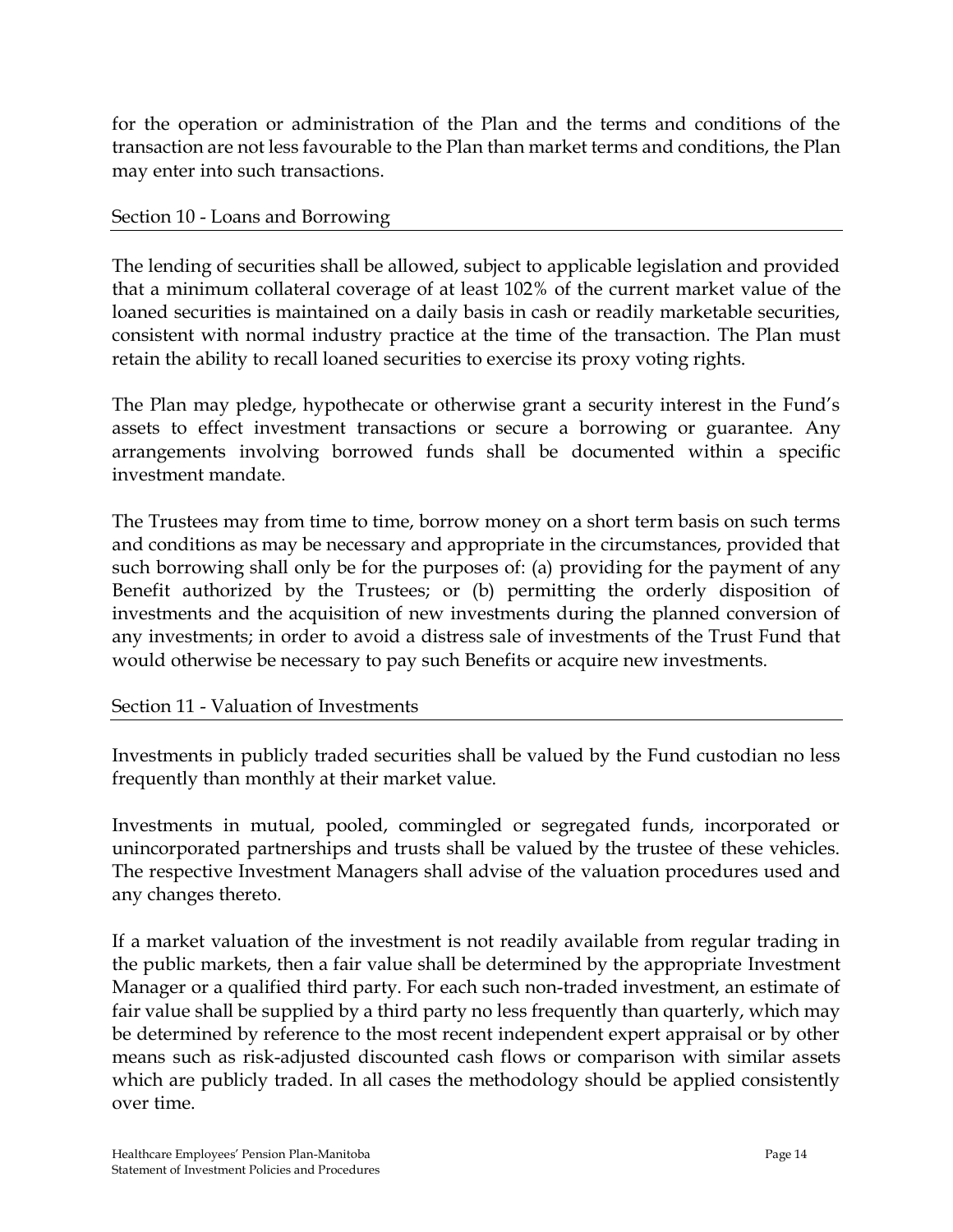The Fund shall be subject to an audit annually.

Section 12 - Voting Rights

Voting rights shall be exercised in the manner that most enhances the long term value of the Plan's investments. An independent proxy voting service has been appointed that votes proxies on behalf of the Fund. HEPP follows the recommendations of the proxy voting agent for all votes cast on behalf of the Fund. The proxy voting guidelines are reviewed annually.

The Board shall receive annually a report on all proxies voted.

It is recognized, however, that the above constraints and policy on voting rights are not enforceable to the extent that the Fund is invested in mutual, pooled, commingled, segregated funds, trusts and partnerships.

#### Section 13 - Conflicts of Interest

The Board has established a conflicts of interest policy covering Board and Committee members and employees of the Fund.

For all Plan agents and delegates, a conflict of interest, whether actual, perceived or potential, is defined for the purposes of this SIPP as any event in which the agent, delegate or any party directly related to any of the foregoing, may benefit materially from knowledge of, participation in, or by virtue of, an investment decision, holding or activity of the fund, or a decision of the Board with respect to any agent, delegate or any other supplier of service.

Should a conflict of interest arise, the party in the actual, perceived or potential conflict, or any person who becomes aware of a conflict of interest situation, shall immediately disclose the conflict to the Chair and Vice-Chair of the Committee. The Chair and Vice-Chair will immediately advise all members of the Committee that a conflict has been registered and that all details will be provided at the next Committee meeting. Any such party will thereafter abstain from decision making with respect to the area of conflict, and a written record of the conflict shall be maintained by the Committee.

In the event of a conflict of interest as defined above, it shall be declared to the Board.

Each Investment agent or delegate shall maintain an appropriate policy regarding conflicts of interest and shall supply a copy of their policy annually and any corresponding violations. As a minimum, the Code of Ethics and Standards of